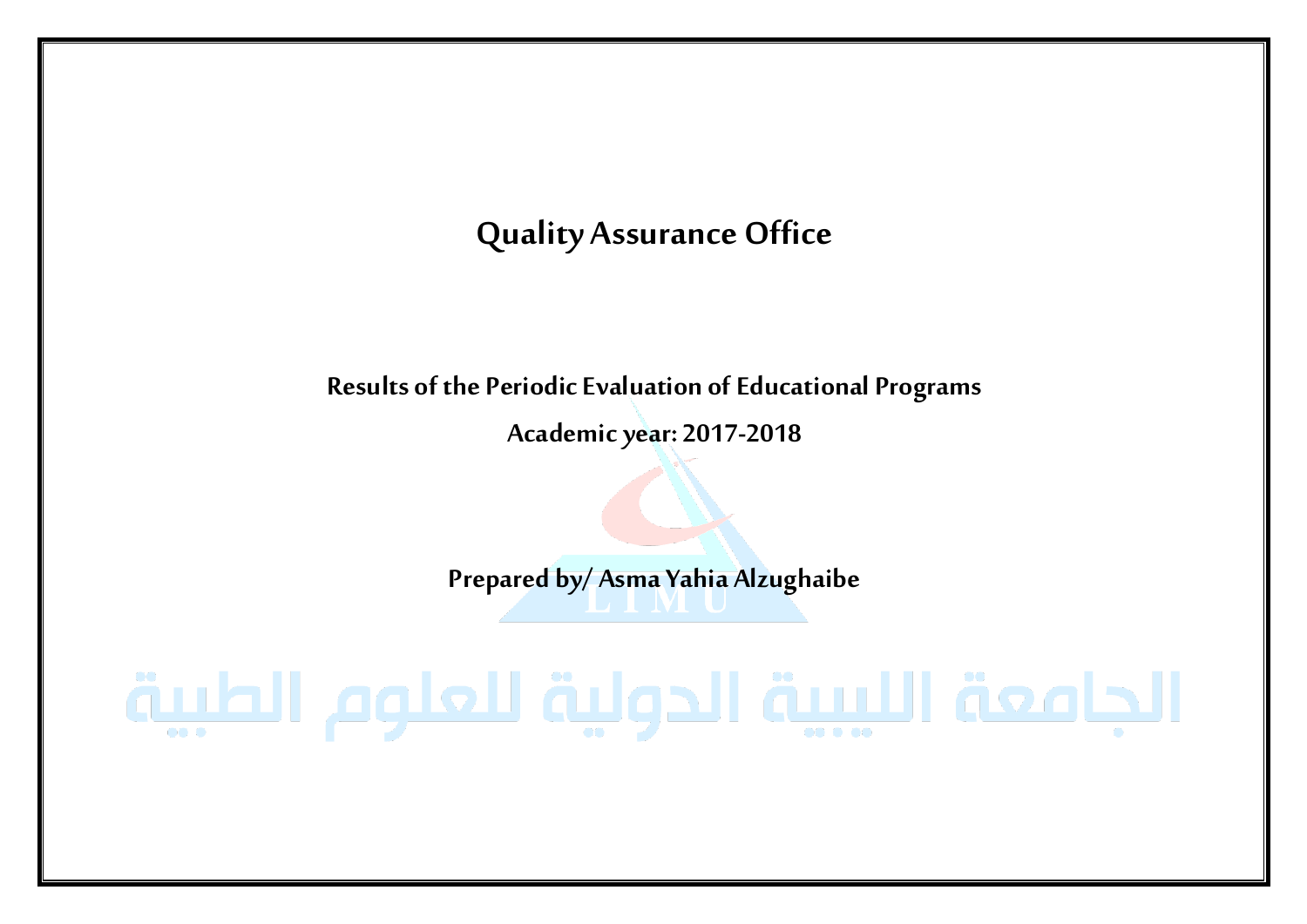# **Quality Assurance Office**

# **Results of the periodic evaluation of educational programs**

### **Academic year: 2017-2018**

### **Programe Evaluations by students according to the followiny items:**

| Course<br><b>Student's satisfaction about</b>            | <b>Medicine</b> | Dentistry | Pharmacy | <b>BMS</b> | IT   | <b>BA</b>      | <b>LIMU</b> |
|----------------------------------------------------------|-----------------|-----------|----------|------------|------|----------------|-------------|
| 1. Quality of Teaching Skills.                           | 3.83            | 4.18      | 4.03     | 3.39       | 3.68 | 3.68           | 3.80        |
| Quality of the Scientific Content.<br>2.                 | 3.69            | 4.20      | 3.80     | 3.28       | 3.67 | 3.89           | 3.76        |
| Quality of the Practical Side.<br>3.                     | 3.63            | 4.25      | 4.50     | 3.26       | 3.77 | 3.65           | 3.84        |
| 4. Quality of Methods of Student Assessment              | 3.18            | 3.57      | 3.72     | 3.29       | 3.62 | 3.94           | 3.55        |
| Quality of the Teaching and Learning Methods.<br>5.      | 3.49            | 4.10      | 4.04     | 3.83       | 3.56 | 3.74           | 3.79        |
| Quality of the coordinators' performance<br>6.           | 3.45            | 3.30      | 4.12     | 3.54       | 3.46 | 3.46           | 3.55        |
| Quality of the Academic Advisor Performance.<br>7.       | <b>NU</b>       | 2.13      | 3.80     | <b>NU</b>  | 3.85 | <b>NU</b>      | 3.26        |
| Quality of the Tutors Performance.<br>8.                 | $\sim$          | ٠         | 4.38     | 3.65       | 4.29 | 4.27           | 4.14        |
| 9. Quality of Moodle.                                    | 3.09            | 2.51      | 3.96     | 4.14       |      | 3.77           | 3.50        |
| 10. Quality of the Library (books & E-books)             | 2.92            | 3.69      | 3.04     | 2.96       | 3.54 | 3.03           | 3.12        |
| 11. Quality of Educational Facilities.                   | 3.41            | 4.00      | 4.03     | 3.72       | e e  | 3.55           | 3.74        |
| 12. student's satisfaction with the final exams.         | 3.60            | 3.84      | 3.79     | 3.33       | 4.00 | 3.88           | 3.74        |
| 13. student's satisfaction with the OSCE exams.          | 3.72            | 4.00      | 4.32     | 4.33       |      | $\blacksquare$ | 4.09        |
| 14. student's satisfaction with the OSPE exams.          | $\blacksquare$  |           | 3.51     | 3.27       |      | $\blacksquare$ | 3.39        |
| 15. Graduates' satisfaction with the program in general. | 3.76            | 3.77      |          | 3.53       | 4.07 | $\blacksquare$ | 3.78        |
| <b>Overall Mean</b>                                      | 3.48            | 3.65      | 3.93     | 3.53       | 3.77 | 3.71           | 3.67/5.00   |